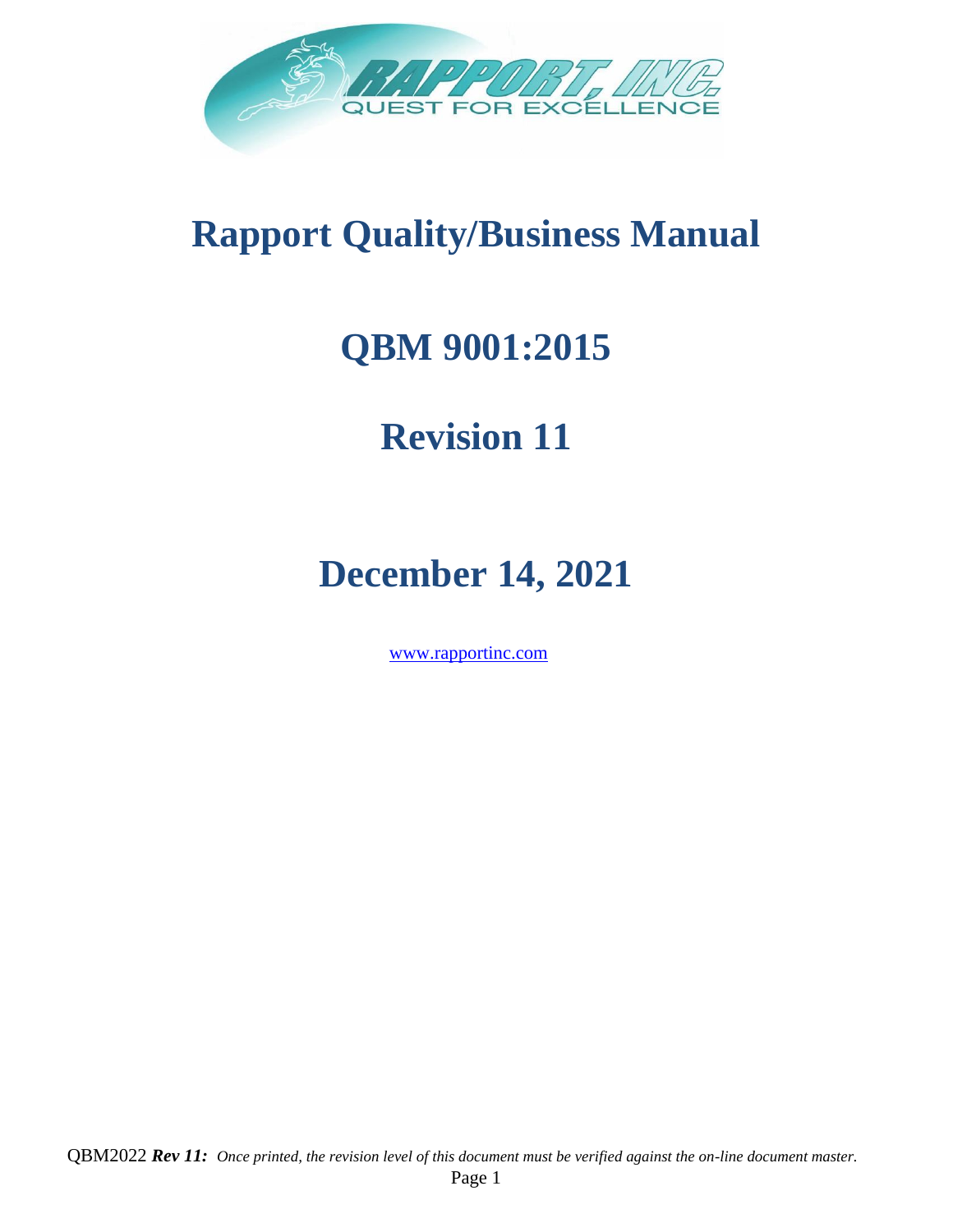

# **Table of Contents**

| 1.0 |       |  |  |  |
|-----|-------|--|--|--|
| 2.0 |       |  |  |  |
| 3.0 |       |  |  |  |
| 4.0 |       |  |  |  |
| 4.1 |       |  |  |  |
| 4.2 |       |  |  |  |
| 4.3 |       |  |  |  |
| 4.4 |       |  |  |  |
|     | 4.4.1 |  |  |  |
|     | 4.4.2 |  |  |  |
| 5.0 |       |  |  |  |
| 5.1 |       |  |  |  |
|     | 5.1.1 |  |  |  |
|     | 5.1.2 |  |  |  |
| 5.2 |       |  |  |  |
|     | 5.2.1 |  |  |  |
|     | 5.2.2 |  |  |  |
| 5.3 |       |  |  |  |
| 6.0 |       |  |  |  |
| 6.1 |       |  |  |  |
|     | 6.1.1 |  |  |  |
|     | 6.1.2 |  |  |  |
| 6.2 |       |  |  |  |
|     | 6.2.1 |  |  |  |
|     | 6.2.2 |  |  |  |
| 6.3 |       |  |  |  |
| 7.0 |       |  |  |  |
| 7.1 |       |  |  |  |
|     | 7.1.1 |  |  |  |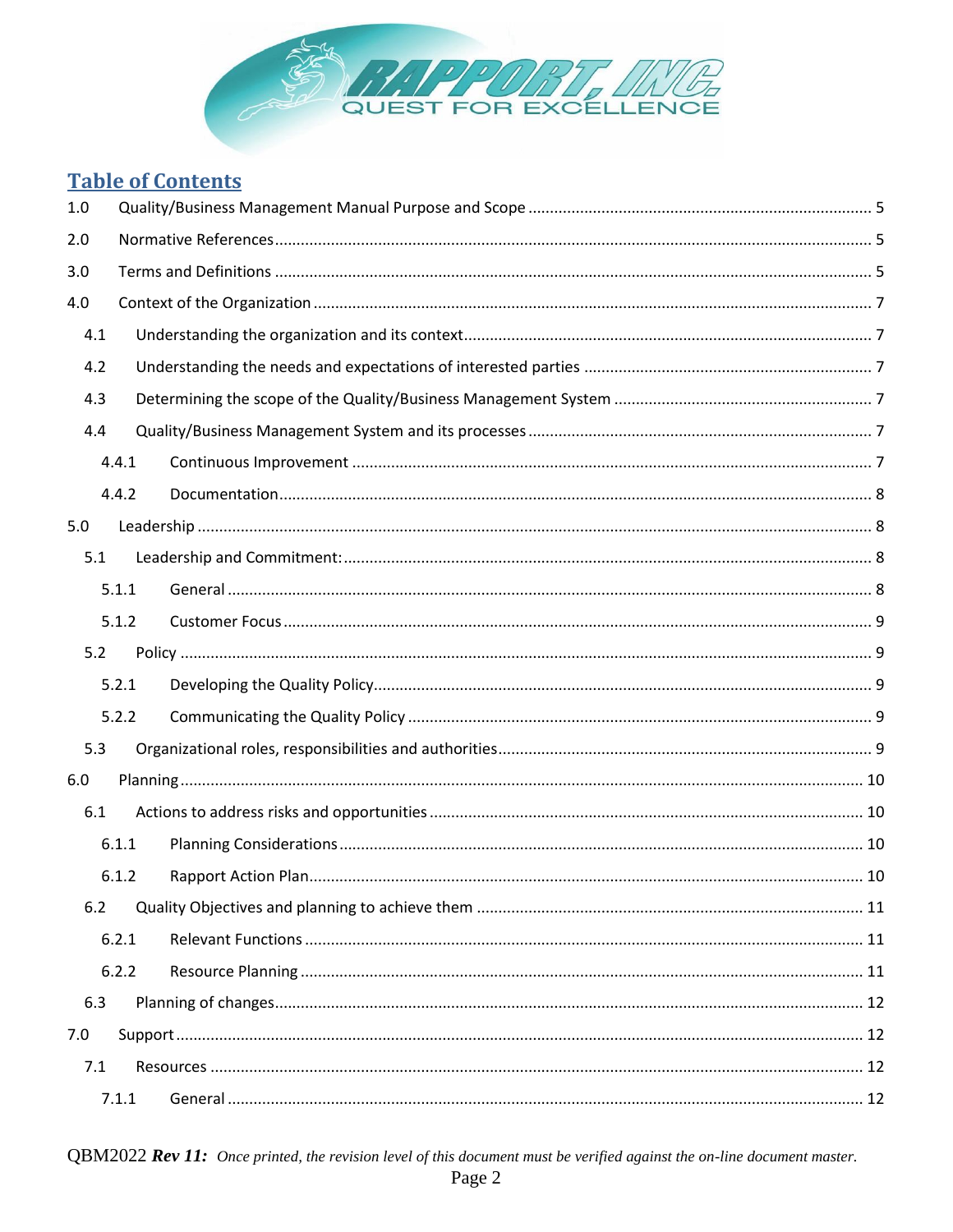

|     | 7.1.2 |  |
|-----|-------|--|
|     | 7.1.3 |  |
|     | 7.1.4 |  |
|     | 7.1.5 |  |
|     | 7.1.6 |  |
| 7.2 |       |  |
| 7.3 |       |  |
| 7.4 |       |  |
| 7.5 |       |  |
|     | 7.5.1 |  |
|     | 7.5.2 |  |
|     | 7.5.3 |  |
| 8.0 |       |  |
| 8.1 |       |  |
| 8.2 |       |  |
|     | 8.2.1 |  |
|     | 8.2.2 |  |
|     | 8.2.3 |  |
|     | 8.2.4 |  |
| 8.3 |       |  |
|     | 8.3.1 |  |
| 8.4 |       |  |
|     | 8.4.1 |  |
|     | 8.4.2 |  |
|     | 8.4.3 |  |
| 8.5 |       |  |
|     | 8.5.1 |  |
|     | 8.5.2 |  |
|     | 8.5.3 |  |
|     | 8.5.4 |  |

QBM2022  $Rev II$ : Once printed, the revision level of this document must be verified against the on-line document master.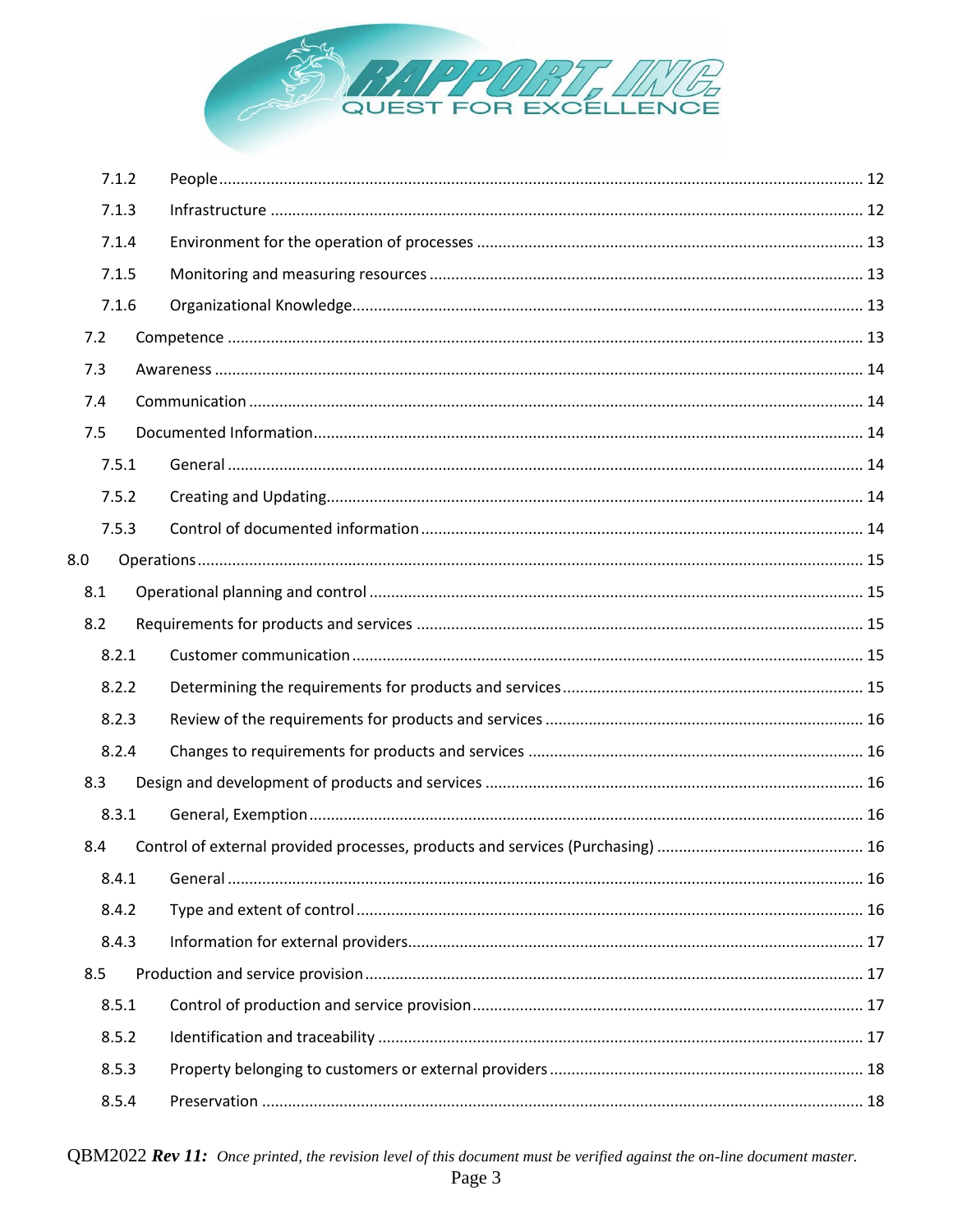

| 8.5.5 |  |  |
|-------|--|--|
| 8.5.6 |  |  |
| 8.6   |  |  |
| 8.7   |  |  |
| 9.0   |  |  |
| 9.1   |  |  |
| 9.1.1 |  |  |
| 9.1.2 |  |  |
| 9.1.3 |  |  |
| 9.2   |  |  |
| 9.2.1 |  |  |
| 9.2.2 |  |  |
| 9.3   |  |  |
| 9.3.1 |  |  |
| 9.3.2 |  |  |
| 9.3.3 |  |  |
| 10.0  |  |  |
| 10.1  |  |  |
| 10.2  |  |  |
| 10.3  |  |  |
| 11.0  |  |  |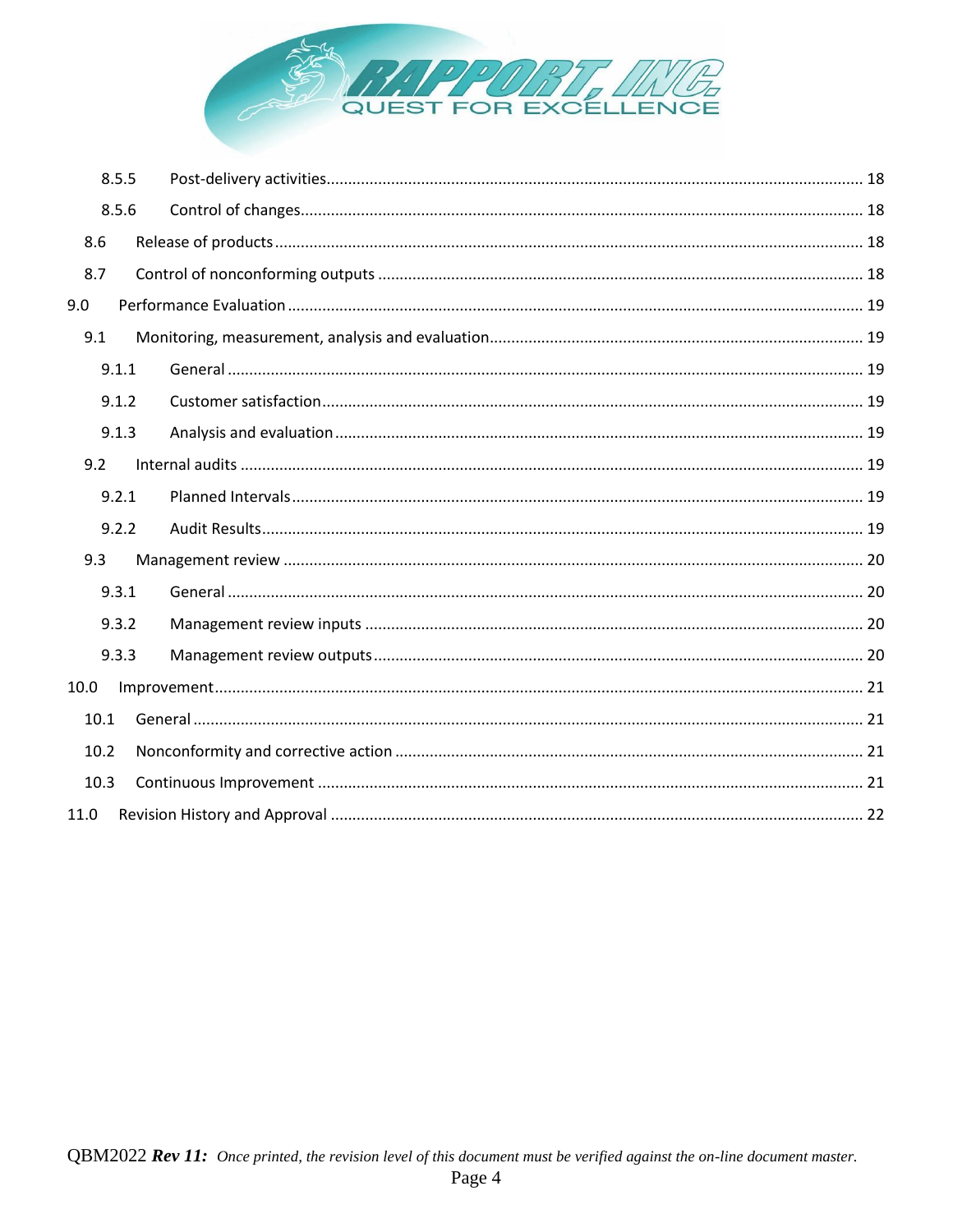

# <span id="page-4-0"></span>**1.0 Quality/Business Management Manual Purpose and Scope**

This Quality/Business Management manual contains retained information of the Quality System, quality policy, and quality objectives implemented at Rapport Inc., located at 13180 West 43<sup>rd</sup> Drive, Golden, Colorado 80403. Additional general company information may be obtained at the Rapport Inc. website: [www.rapportinc.com.](http://www.rapportinc.com/)

This manual provides specific policies and maintained information to ensure that all interested parties understand what is used to demonstrate customer satisfaction with respect to our products and services with continuous improvement built in. The scope of our ISO 9001-2015 registration applies to the following: *Distribution of Electro Mechanical and Power Products Offering Value-Added Services: Products Distributed: Fans, Power Supplies, Battery Assembly, Cable Assemblies, Enclosure Modification, Panel Sub-Assembly, and Terminal Block Assembly.* Exact wording can be found on our current ISO 9001-2015 certificate. To earn and maintain the confidence of our customers, it is essential that we provide the highest quality products and services, and we provide accurate information to all interested parties.

Key subject matter experts, including the President and Chief Executive Officer approve this manual. This manual and all supporting documents support the ISO 9001 International Quality Standard, ANSI/ASQC 9001:2015.

#### <span id="page-4-1"></span>**2.0 Normative References**

 $\bullet$  N/A.

# <span id="page-4-2"></span>**3.0 Terms and Definitions**

- Business Management Management with respect to business.
- Change Control Activities for control of output after formal approval of its product configuration information.
- Competence Ability to apply knowledge and skills to achieve intended results.
- Configuration Management Coordinated activities to direct and control configuration.
- Context of the organization Combination of internal and external issues that can have an effect on the organization's approach to development and achieving its objectives.
- Continual Improvement Recurring activity to enhance performance.
- Customer Person or organization that could or does receive a product or service that is intended for or required by this person or organization.
- Document Information and the medium on which it is contained.
- Documented Information Information required to be controlled and maintained by the organization.
- Effect of Uncertainty An effect is a deviation from the expected.
- External Provider External provider that is not part of the organization.

# QBM2022 *Rev 11: Once printed, the revision level of this document must be verified against the on-line document master.*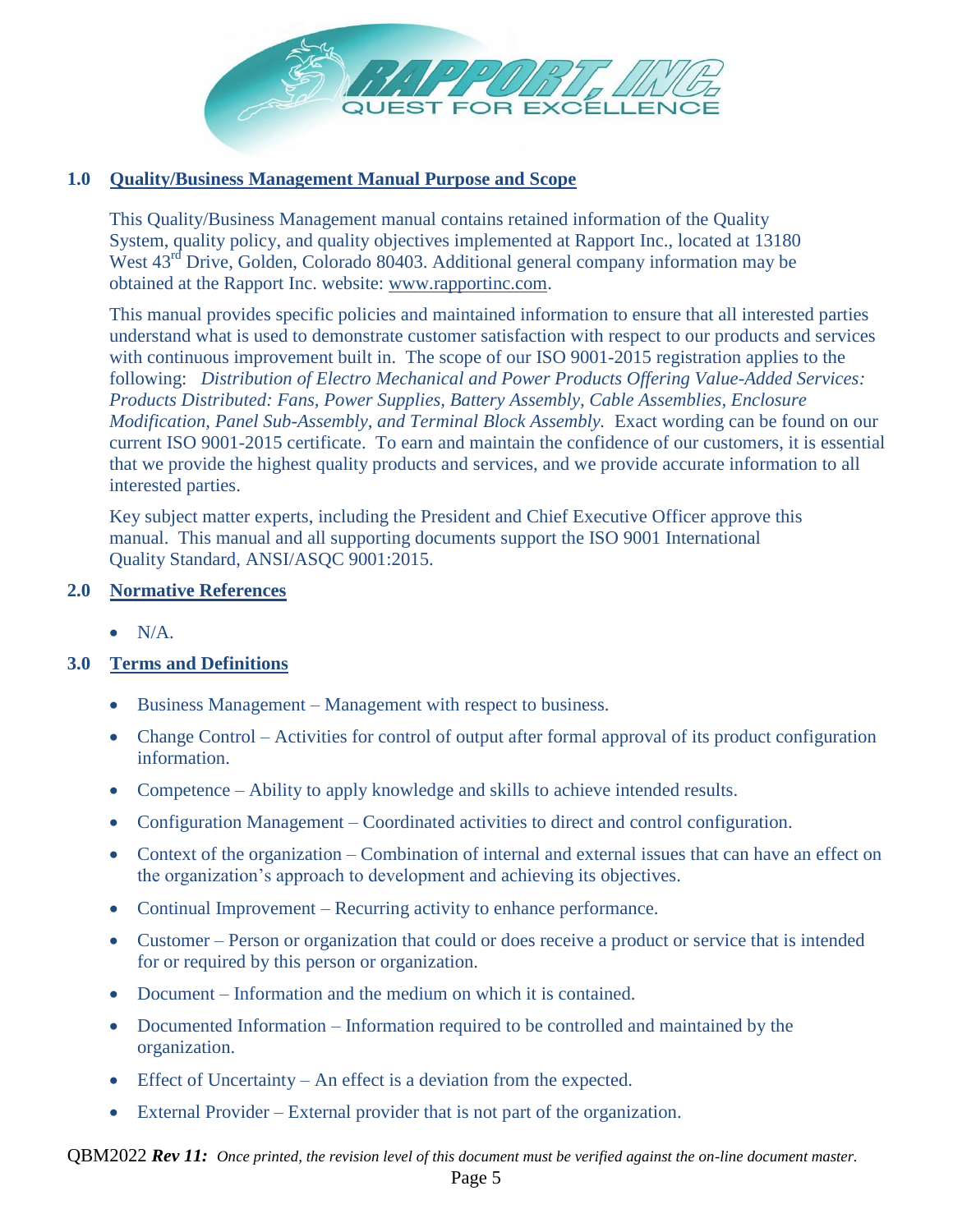

- Improvement Activity to enhance performance
- Interested Party Stakeholder person or organization that can affect, be affected by, or perceive itself to be affected by, a decision or activity.
- Management Coordinated activities to direct and control an organization.
- Management Review Regular systematic evaluation of the suitability, adequacy, effectiveness and efficiency of the quality management system.
- Measurement Process to determine value.
- Measurement Process Set of operations to determine the value of a quantity. Objective Result to be achieved.
- Objective Evidence Data that is supporting the existence or verification of something.
- Outsource An arrangement where an external organization performs part of the organization function or process.
- Procedure Specified way to carry out an activity or a process.
- Process Set of interrelated or interacting activities that use inputs to deliver an intended result.
- Product Output of an organization that can be produced without any transaction taking place between the organization and the customer.
- Product Realization Set of interacting processes designed to produce a product or service and fulfill the customer's requirements.
- Provider Supplier organization that provides a product or service.
- Quality/Business Manual Specification for the Quality/Business Management system of an organization. Note that this manual can vary in detail and format to suit the size and complexity of an individual organization.
- Quality Improvement Part of the quality management system focused on increasing the ability to fulfill quality requirements.
- Quality Management Management with regard to quality.
- Quality Objective Objective related to quality.
- Quality Plan Specification of the procedures and associated resources to be applied when and by whom to a specific object.
- Quality Planning Part of the quality management system focused on setting quality objectives and specifying necessary operational processes and related resources to achieve the quality objectives.
- Retained Documented Information A record stating results achieved in providing evidence of activities performed.
- Service Output of an organization with at least one activity necessarily performed between the organization and the customer.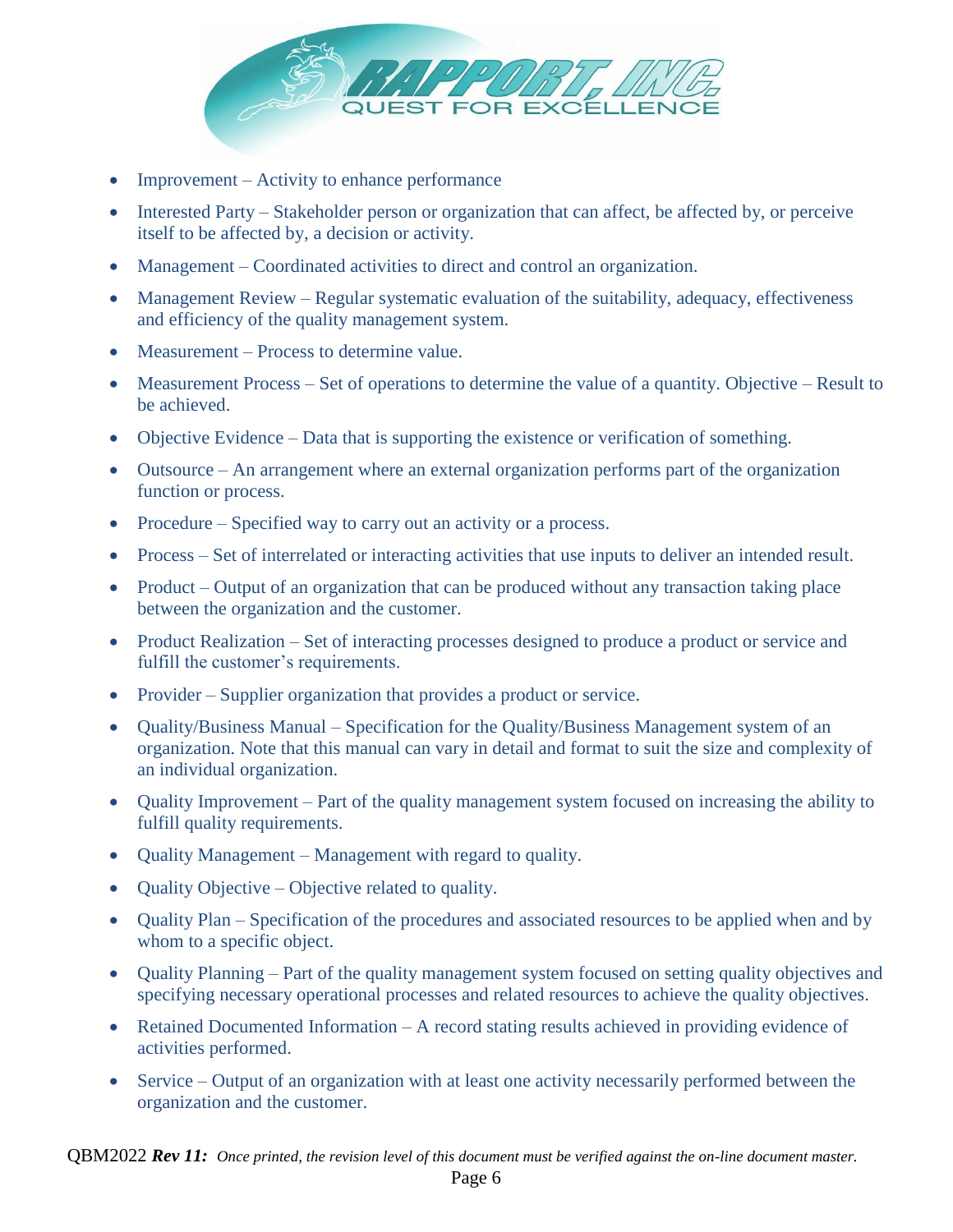

• Strategy – Plan to achieve a long term or overall objective.

# <span id="page-6-1"></span><span id="page-6-0"></span>**4.0 Context of the Organization**

#### **4.1 Understanding the organization and its context**

Rapport shall determine external and internal issues that are relevant to its purposes and its strategic direction and that affects its ability to achieve the intended result(s) of the business management system. Rapport shall monitor and review information about these internal and external issues.

#### <span id="page-6-2"></span>**4.2 Understanding the needs and expectations of interested parties**

Due to their effect or potential effect on the organization's ability to consistently provide products and services that meet customer and applicable statutory and regulatory requirements, the organization shall determine:

- All interested parties that are relevant to the Quality/Business Management System.
	- 1. Company owners/shareholders
	- 2. Customers
	- 3. Regulatory bodies (e.g. ISO registrar)
	- 4. Employees
	- 5. Suppliers
	- 6. Government agencies (e.g. OSHA, Fire Department, etc.)
- The requirements of these interested parties are relevant.
- Rapport shall monitor and review information about these interested parties and their relevant requirements.

#### <span id="page-6-3"></span>**4.3 Determining the scope of the Quality/Business Management System**

The organization shall determine the boundaries and applicability of the Quality/Business Management system to establish its scope. Rapport shall consider (when determining the scope), the external and internal issues referred to in section 4.1 of the ISO 9001:2015 standard, along with the requirements of relevant interested parties referred to in section 4.2 of ISO 9001:2015, along with the products and services of the organization. Our scope of the Quality/Business Management System shall be available and be maintained as documented information. Our scope shall state the type of products and services covered, and provide justification for any requirement of the ISO 9001:2015 standard that we determine is not applicable to the scope of the Quality/Business Management System.

# <span id="page-6-5"></span><span id="page-6-4"></span>**4.4 Quality/Business Management System and its processes**

#### *4.4.1 Continuous Improvement*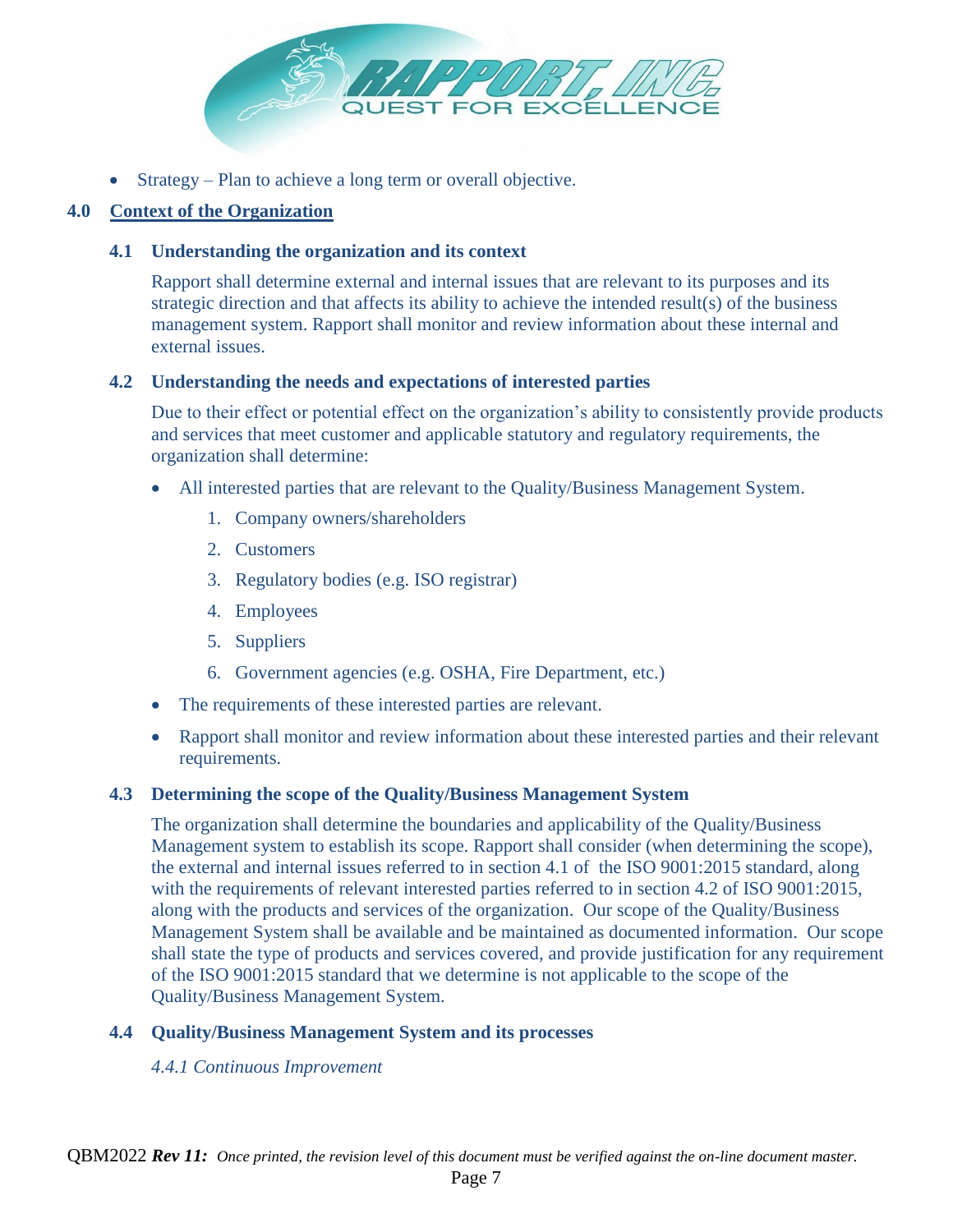

Rapport has established, maintains, and continually improves the Quality/Business Management system including the processes needed to run the business, and their interactions in accordance with the requirements of the International Standard. Rapport shall determine the processes needed (to run the business) for the Quality/Business Management System and their application throughout the organization and shall:

- Determine the inputs required and the outputs expected from these processes.
- Determine the sequence and interaction of these processes.
- Determine and apply the criteria and methods (including monitoring measurement and related performance indicators) needed to ensure the effective operation and controls of these processes.
- Determine the resources needed for the processes and ensure their availability.
- Assign the responsibilities and authorities for these processes.
- Address the risk and opportunities as determined in accordance with the requirements of 6.1.
- Evaluate these processes and implement any changes needed to ensure that these processes achieve their intended results.
- Improve the processes and the Quality/Business Management System.

#### <span id="page-7-0"></span>*4.4.2 Documentation*

To the extent necessary, Rapport shall maintain documented information to support the operations of its processes. Rapport will retain documented information to have confidence that the processes are being carried out as planned.

#### <span id="page-7-2"></span><span id="page-7-1"></span>**5.0 Leadership**

#### <span id="page-7-3"></span>**5.1 Leadership and Commitment:**

#### *5.1.1 General*

Executive management at Rapport Inc. shall demonstrate leadership and commitment with respect to the Quality/Business Management System by:

- Taking accountability for the effectiveness of the Quality/Business Management System.
- Ensuring the quality policy and quality objectives are established for the Quality/ Business Management System and are compatible with the context and strategic direction of Rapport.
- Ensuring the integration of the quality management system requirements into the business processes.
- Promoting the use of the process approach and risk base thinking, ensuring that the resources needed are available, that it achieves it intended results, and that we are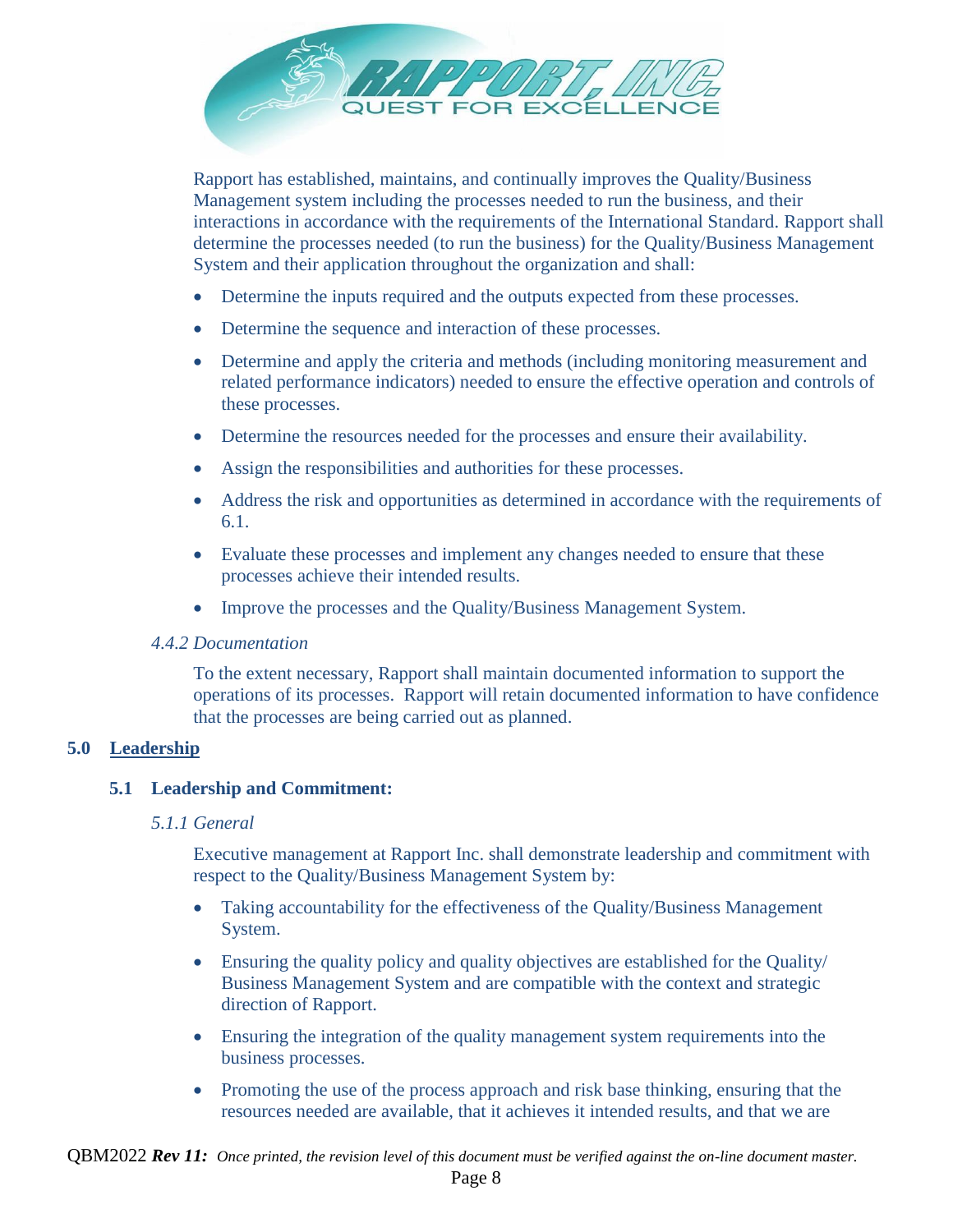

engaging, communicating, directing and supporting persons to contribute to the effectiveness of the Quality/Business Management System.

### <span id="page-8-0"></span>*5.1.2 Customer Focus*

Executive management at Rapport shall demonstrate leadership and a commitment with respect to customer focus by ensuring that customer and applicable statutory requirements are determined, understood, and consistently met. The risks and opportunities that can affect conformity of product and services and the ability to enhance customer satisfaction are determined and understood. The focus in enhancing customer satisfaction is maintained.

# <span id="page-8-2"></span><span id="page-8-1"></span>**5.2 Policy**

#### *5.2.1 Developing the Quality Policy*

Our Quality Policy is:

"*At Rapport we will provide our customers with products and services that perform to their specifications, delivered on time, and at a competitive price. We will diligently pursue practices which meet and or exceed these objectives. Rapport will continually improve our quality management system and meet applicable requirements, thereby ensuring stability and future growth for the company and all interested parties."*

Rapport's Quality Process:

- Provides a framework for setting quality objectives.
- Is appropriate to the purpose and context of the organization and supports its strategic direction.
- Includes a commitment to satisfy applicable requirements. Includes a commitment to the continual improvement of the quality management system.

#### <span id="page-8-3"></span>*5.2.2 Communicating the Quality Policy*

- The Quality Policy is approved by top management and is documented information.
- It is communicated, applied, and understood within the organization and is required training for all new hires. Retraining to the Quality Policy is conducted for all employees, each time the Quality Policy or Quality Objectives noted with the Quality Policy are updated or modified.
- It is made available to relevant interested parties, as appropriate.

#### <span id="page-8-4"></span>**5.3 Organizational roles, responsibilities and authorities**

Rapport top management ensures that the responsibilities and authorities for relevant roles are assigned, communicated, and understood within the organization. Top management is assigned the responsibility and authority for: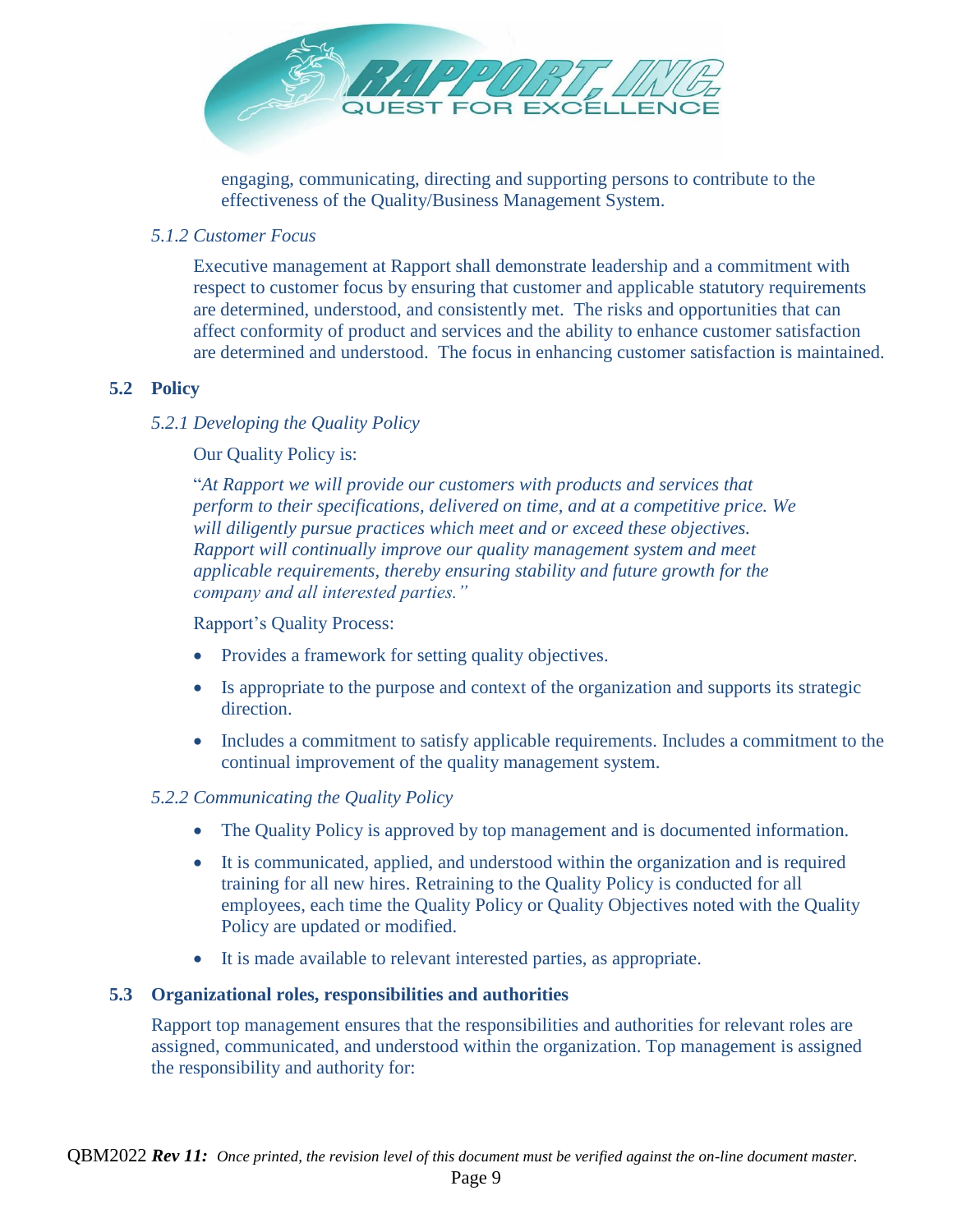

- Ensuring the quality management system conforms to the requirements of the International Standard.
- Ensuring that the processes are delivering their intended outputs.
- Ensuring the promotion of customer focus throughout the organization.
- Ensuring the integrity of the quality management system is maintained when changes to the quality management system are planned and implemented.
- Reporting on the performance of the quality management system and on opportunities for improvement in particular to top management.

#### <span id="page-9-1"></span><span id="page-9-0"></span>**6.0 Planning**

#### <span id="page-9-2"></span>**6.1 Actions to address risks and opportunities**

#### *6.1.1 Planning Considerations*

When planning for the Quality/ Business Management System, we consider the issues referred to in the standard clause 4.1 and the requirements referred to in 4.2. We have various types of quality planning at Rapport, Inc. All types of planning are reviewed with the issues referred to in clause 4.1 and 4.2 to determine the risks and opportunities that need to be addressed.

- Product Planning is in response to an identified market or customer need. The customers design process controls the development process for new products. The procedure is used to help identify customer requirements and to ensure our internal capability to meet those requirements.
- Project Planning is a process where opportunities for continual improvement or problems that are identified and a plan are developed accordingly. These plans address preventive measures involving the quality process or service improvement. Projects are initiated as the result of input from any and all employees and may come from, but are not limited to, areas such as performance goals, department targets, and plans because of strategic planning.

These actions give assurance that the Quality/Business Management System can achieve its intended result(s), achieve improvements, prevent or reduce undesired effects, and enhance desirable effects.

#### <span id="page-9-3"></span>*6.1.2 Rapport Action Plan*

- Actions to address these risks and opportunities.
- Integrate and implement the actions into the Quality/ Business Management System processes and evaluate the effectiveness of these actions using the mechanism of Rapport internal audits.
- These actions taken will address risks and opportunities and be proportionate to the potential impact on the conformity of products and services.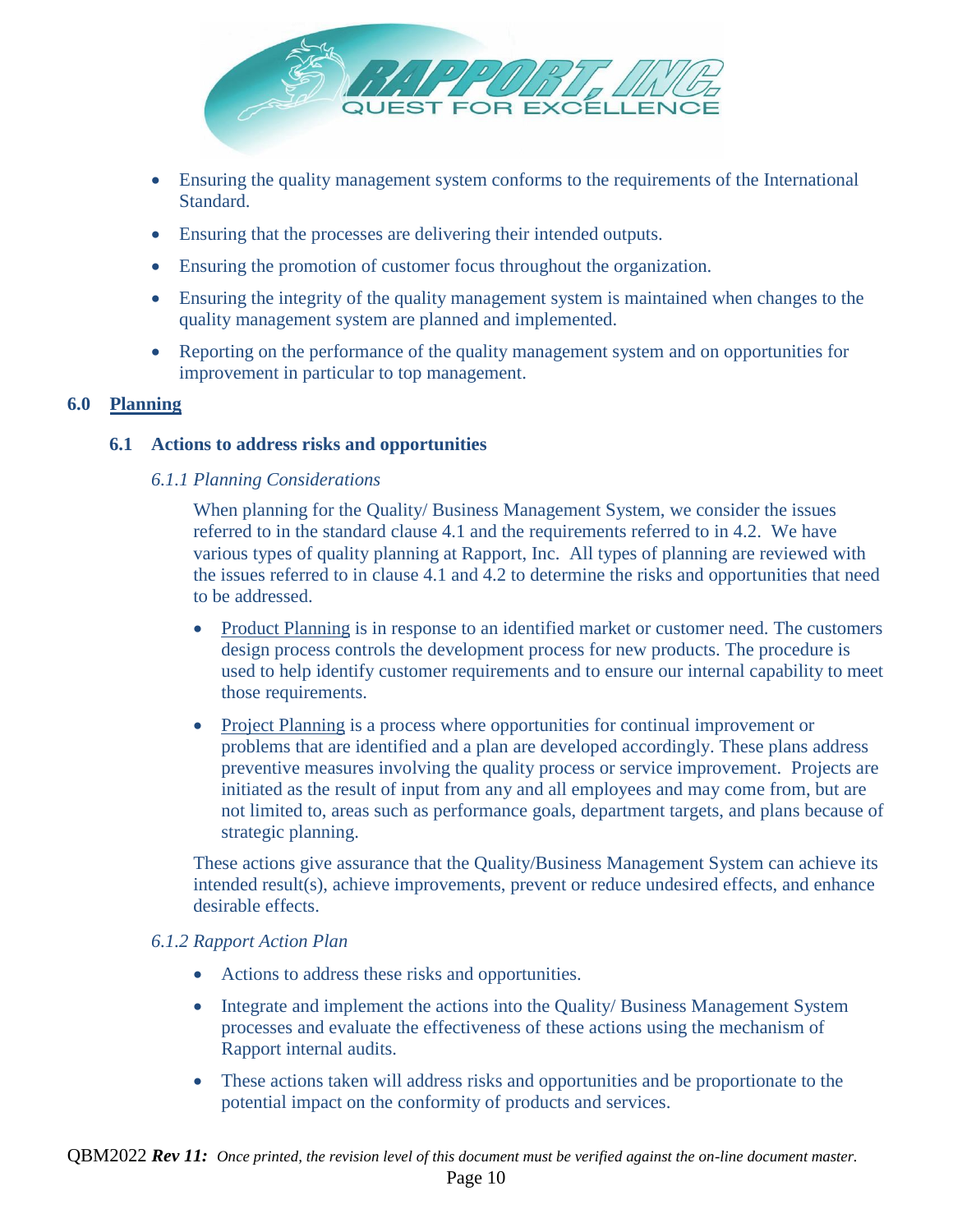

# <span id="page-10-0"></span>**6.2 Quality Objectives and planning to achieve them**

Rapport has the following quality objectives defined:

- Maintain a quality system in compliance with the ISO9001:2015 standard, obtaining no Major non-conformities in any regulatory audit.
- Meet customer expectations and requirements as it relates to quality level, pricing, on-time delivery and support. This will be measured by scoring a 4 or above on the customer survey and or requirement of their respected scorecards.
- AS9100 Certification:
	- o Review and document marketing value of achieving AS9100 certification by Q2 end.
	- o If market assessment warrants it, develop an implementation plan for items identified during gap analysis.
- Review and document marketing value of implementing overmolding operations, Q2 end.
- Maintain our competitive pricing for our pass-thru battery line offering. This will be measured by reviewing online pricing from 3 of our competitors.

# <span id="page-10-1"></span>*6.2.1 Relevant Functions*

Rapport has established quality objectives at relevant functions, levels and has processes needed for the quality management system. These quality objectives are:

- Consistent with our quality policy
- Measureable, monitored, updated as appropriate, and communicated
- Take into account applicable requirements
- Relevant to conformity of products and services and to enhancement of customer satisfaction
- Maintained documented information of these quality objectives

# <span id="page-10-2"></span>*6.2.2 Resource Planning*

When planning how to achieve our quality objectives, we determine what will be done and what resources are required. We also determine who will be responsible, when it will be completed, and how the results will be evaluated.

- During either the last quarter of the ending year and no later than the first quarter of the upcoming year, Executive Management along with Quality Management will review the previously approved Quality Objectives that were published within the Quality Policy and contained within the Quality/Business Manual. As appropriate, Quality Objectives will be altered, added or deleted.
- Quality Management is responsible to assign each function affected by the oversight and accountability of the approved Quality Objectives. Each accountable department/individual will provide a status report during Management Review.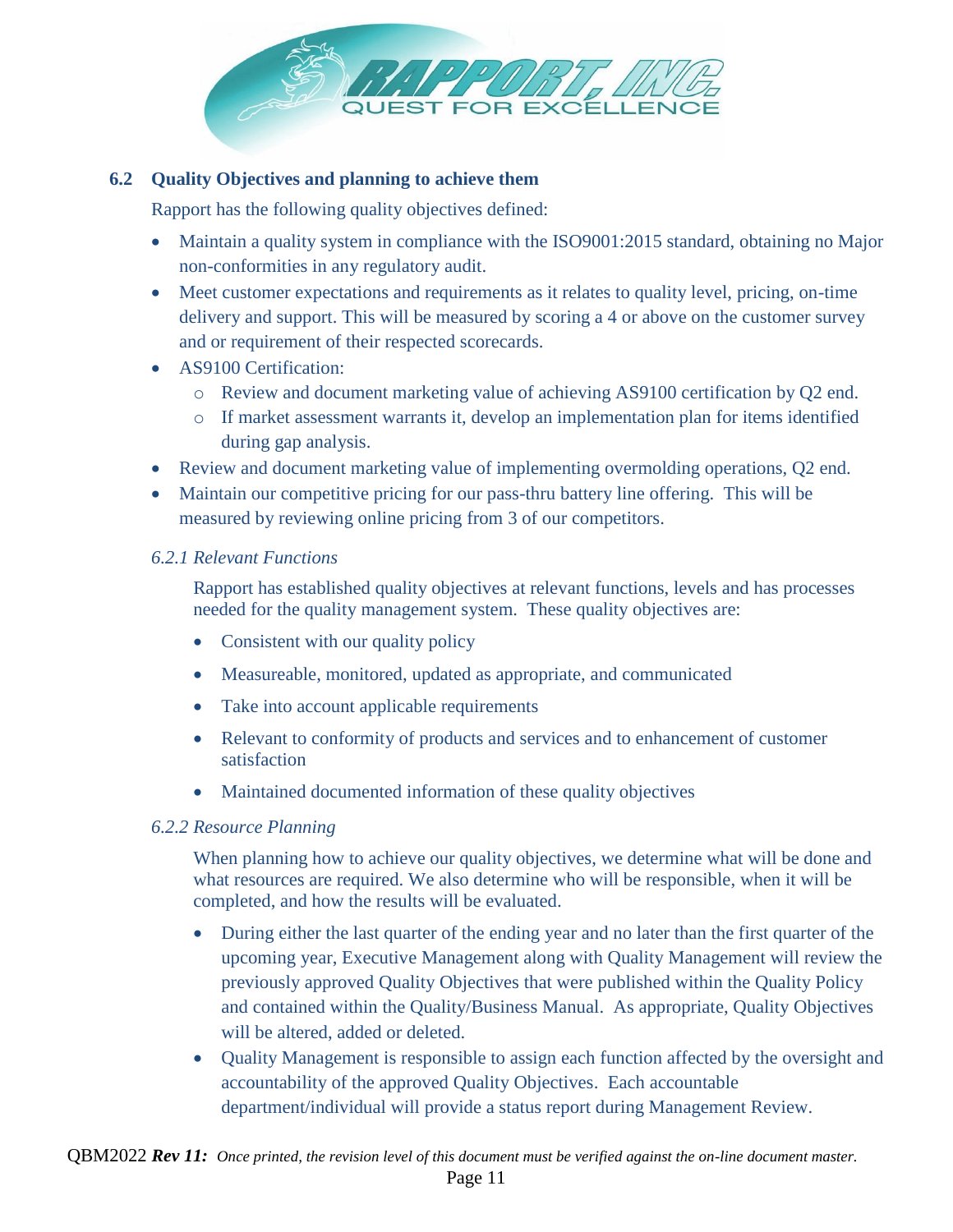

 A final review of the performance to the Quality Objectives will be conducted as the New Year's objectives are developed. This review will be conducted by Executive Management and Quality Management.

#### <span id="page-11-0"></span>**6.3 Planning of changes**

When Rapport determines the need for changes to the Quality/Business Management System, we carry out those changes in a planned manner. We take into account the purpose of the change and its potential consequences, the availability of resources, allocation or reallocation of responsibilities and authorities, and the integrity of the Quality / Business Management System.

#### <span id="page-11-2"></span><span id="page-11-1"></span>**7.0 Support**

#### <span id="page-11-3"></span>**7.1 Resources**

#### *7.1.1 General*

Rapport determines and provides the resources needed for the establishment implementation, maintenance, and continual improvement of the Quality/Business Management System.

### <span id="page-11-4"></span>*7.1.2 People*

Resources are determined and provided that are necessary to implement and maintain the Quality/ Business Management System, and for the operation and control of its processes. Our hiring process is established to ensure that all personnel are competent based on their education, training, skills and or prior experience.

#### <span id="page-11-5"></span>*7.1.3 Infrastructure*

The Executive management team determines, provides and maintains the infrastructure necessary for the effective implementation of the processes and to achieve conformity of products and services. We provide workspace and associated utilities to meet the business needs of the company. Provisions are provided for the suitable equipment, tools and software for manufacturing, inventory, finance, and administrative processes. Maintenance of the manufacturing equipment is performed per the manufacturer's specifications or customer requirements to ensure equipment is capable of achieving conformity of processes and product. Additionally, we manage relationships with external entities including:

- Supporting services such as shipping or transport, internet service, document disposal and building security
- Information Technology professionals and other resources needed to maintain the infrastructure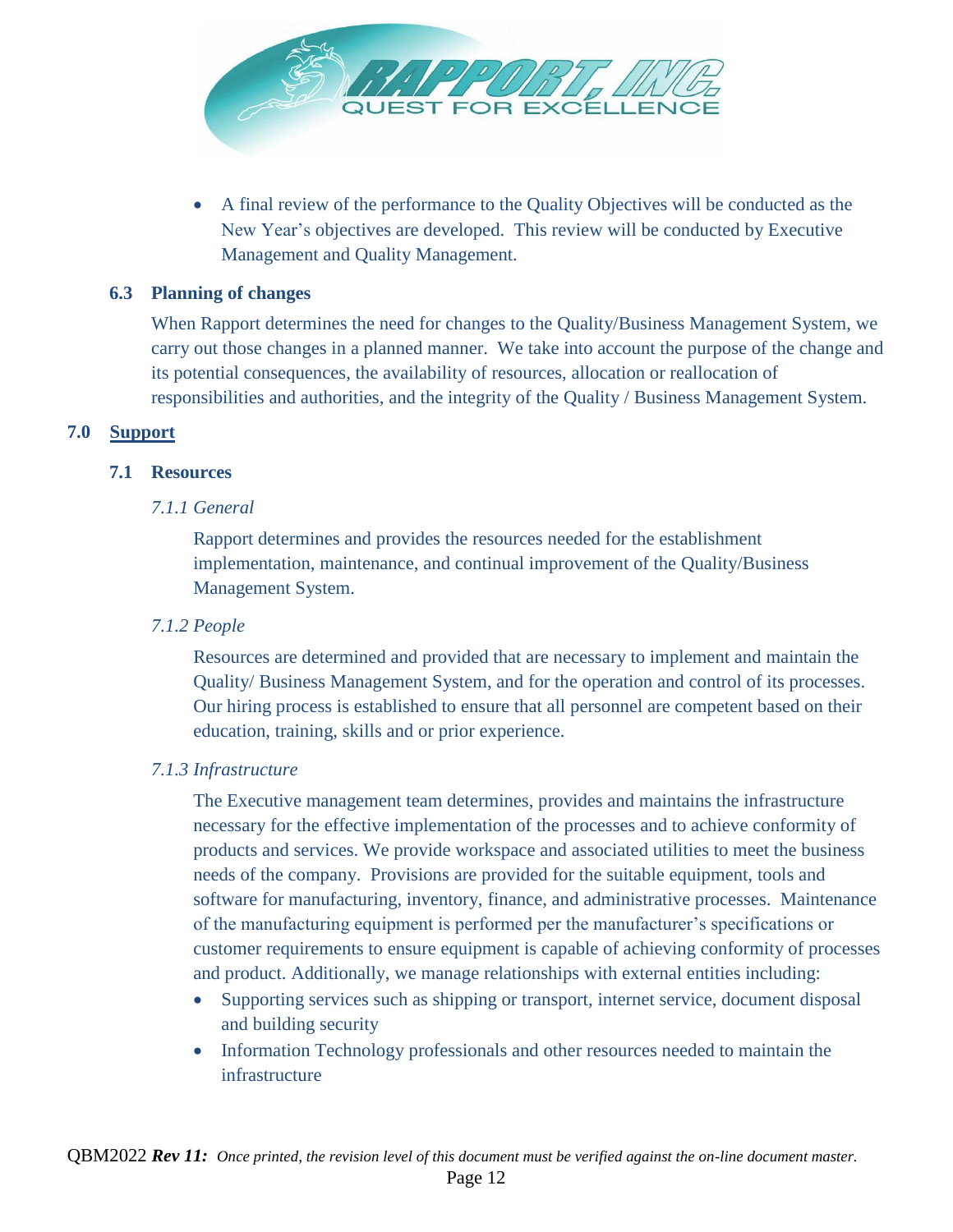

### <span id="page-12-0"></span>*7.1.4 Environment for the operation of processes*

We provide and maintain the environment necessary for the operation of processes and to achieve conformity of products and services. This environment includes but is not limited to:

- Clean, safe workstations and work areas with adequate lighting and ventilation to ensure the workplace health and efficiency of our employees.
- Adequate facilities that includes a lunch/break room, restrooms, outside picnic/break area and a first aid station.
- $\bullet$  Employee programs such as  $401(K)$  retirement plan, luncheons, and special events, to motivate and involve employees through social interaction.

#### <span id="page-12-1"></span>*7.1.5 Monitoring and measuring resources*

When measurement traceability is a requirement, or considered by Rapport to be an essential part of providing customer confidence in the validity of measurement results, measuring equipment shall be:

- Calibrated or verified, or both, at specified intervals, or prior to use, against measurement standards traceable to an international or national measurement standard. When no such standard exists, the basis used for calibration or verification shall be retained as documented information.
- Identified in order to determine equipment status.
- Safeguarded from adjustments, damage, or deterioration that would invalidate the calibration status of subsequent measurement results.

Rapport shall determine if the validity of previous measurements results has been adversely affected when measuring equipment is found to be unfit for its intended purpose, and shall take appropriate action as necessary.

#### <span id="page-12-2"></span>*7.1.6 Organizational Knowledge*

Rapport shall determine the knowledge necessary for the operations of its processes and to achieve conformity of products and services. This knowledge shall be maintained and be made available to the extent necessary. When addressing changing needs and trends, Rapport shall consider its current knowledge and determine how to acquire or access any necessary additional knowledge and required updates.

#### <span id="page-12-3"></span>**7.2 Competence**

Rapport Inc., shall:

- Determine the necessary competence of person(s) doing work under its control that effects the performance and effectiveness of the Quality/Business Management System
- Ensure that these persons are competent on the basis of appropriate education, training, or experience.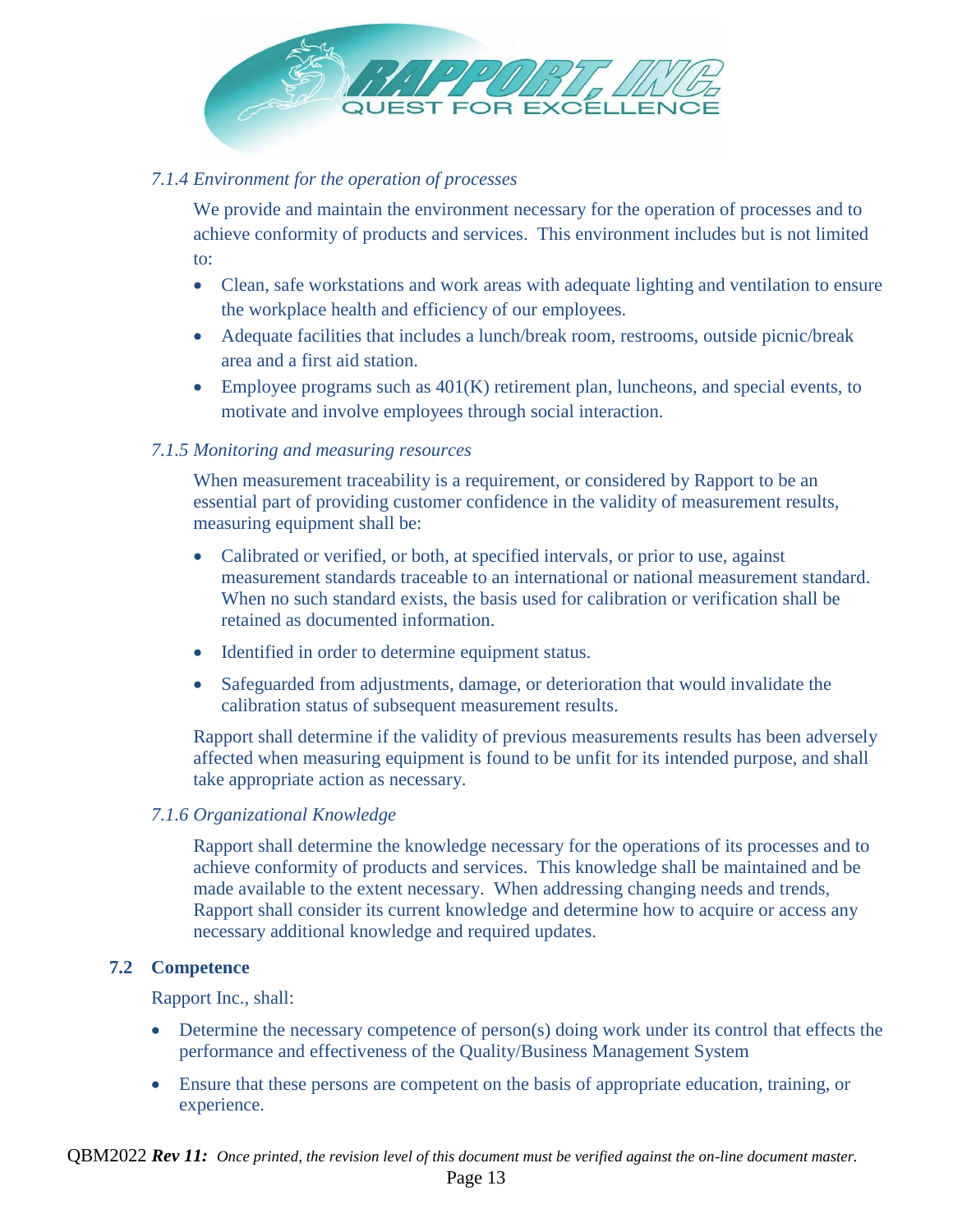

- Where applicable, take actions to acquire the necessary competence, and evaluate the effectiveness of the action taken.
- Retain appropriate documented information as evidence of competence.

# <span id="page-13-0"></span>**7.3 Awareness**

Rapport shall ensure that the persons doing the work under our control are aware of the quality policy, relevant quality objectives, and their contribution to the effectiveness of the Quality/ Business Management System, including the benefits of improved performance. All personnel shall be aware of the implications of not conforming to the Quality/Business Management System requirements.

#### <span id="page-13-1"></span>**7.4 Communication**

Rapport shall determine the internal and external communication relevant to the Quality/Business Management System including:

- On what to communicate.
- When to communicate.
- With whom to communicate.
- How to communicate.
- Who communicates.

#### <span id="page-13-3"></span><span id="page-13-2"></span>**7.5 Documented Information**

#### *7.5.1 General*

Rapport's Quality/Business Management System shall include documented information determined by Rapport as being necessary for the effectiveness of the respected system, along with documented information required by the International standard ISO 9001:2015.

#### <span id="page-13-4"></span>*7.5.2 Creating and Updating*

When creating and updating information, Rapport shall ensure the information is in the appropriate format, properly identified with an accurate description, adequately reviewed and suitably approved. (example: updating and re-approval).

#### <span id="page-13-5"></span>*7.5.3 Control of documented information*

Documented information required by the business management system and by the ISO 9001:2015 International Standard shall be controlled to ensure it is available and suitable for use, where and when it is needed, and that it is adequately protected.

To maintain control of documented information, Rapport shall address the following activities as applicable:

Distribution, access, retrieval and use.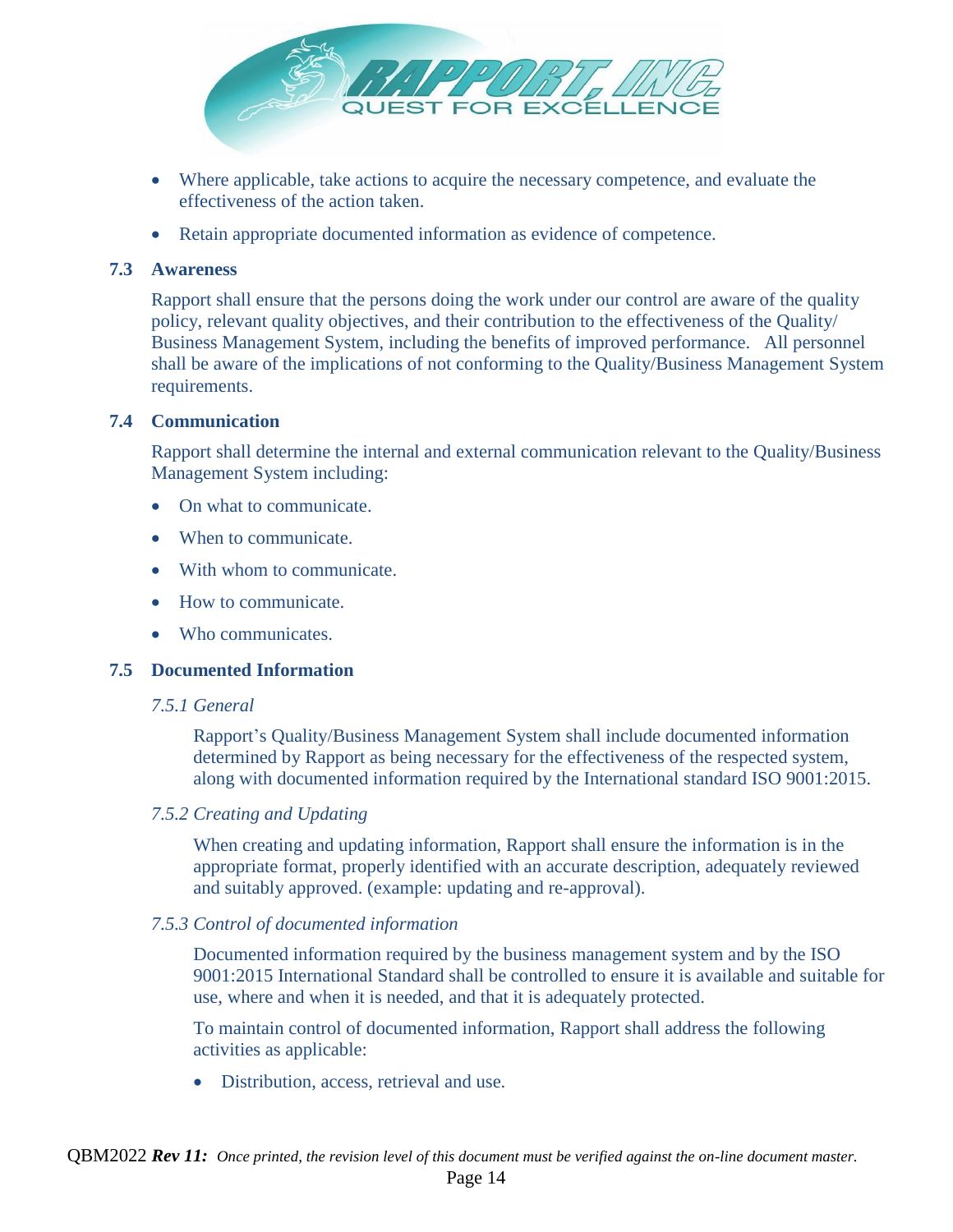

- Control of changes.
- Retention and disposition.
- Storage and preservation, including preservation of legibility.

Documentation information of external origin determined by Rapport to be necessary for the planning and operation of the Quality/Business Management System shall be identified as appropriate, and controlled. Documented information retained as evidence of conformity shall be protected from unintended alterations.

#### <span id="page-14-1"></span>**8.0 Operations**

#### <span id="page-14-0"></span>**8.1 Operational planning and control**

Rapport shall plan, implement and control the processes needed to meet the requirements for provision of product and services, and to implement the actions determined in Clause 6 (risk based thinking) by:

- Determining the requirements for products and services.
- Establish criteria for:
	- 1. The processes
	- 2. The acceptance of products and services
- $\bullet$  Determining the resources needed to achieve conformity to the product  $\&$  service requirements.
- Implement control of the processes in accordance with the criteria.
- Determining, maintaining and documented conformation to have the confidence that the processes have been carried out as planned and to demonstrate the conformity to their requirements.

#### <span id="page-14-3"></span><span id="page-14-2"></span>**8.2 Requirements for products and services**

#### *8.2.1 Customer communication*

Rapport's communication with our customers shall include providing information relating to products and services, handling enquires, contacts or orders (including changes), and obtain customer feedback relating to products and services, including customer complaints. This includes handling or controlling customer property and when relevant, establishes specific requirements for contingency actions.

#### <span id="page-14-4"></span>*8.2.2 Determining the requirements for products and services*

When determining the requirements for the products and services to be offered to our customers, Rapport shall ensure that these requirements are defined, applicable to and statutory or regulatory requirements, considered necessary, and can met the claims for products and services offered.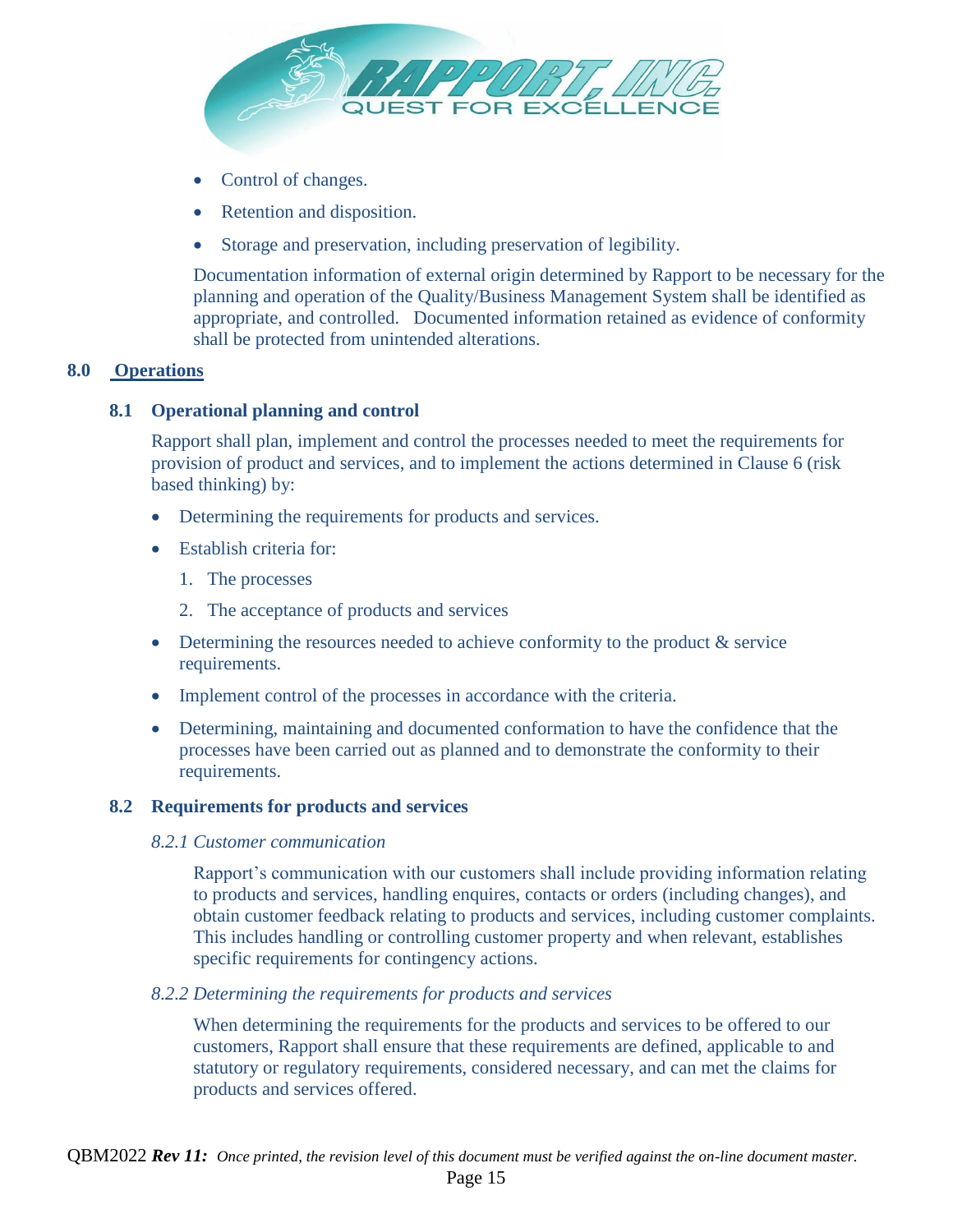

#### <span id="page-15-0"></span>*8.2.3 Review of the requirements for products and services*

- Rapport shall ensure that we have the ability to meet the requirements for all products and services offered to our customers. We shall conduct a review before committing to supply these to our customers. This review will include the requirements for the customer, including delivery, requirements specified by Rapport, contract or order requirements, statutory and regulatory requirements, and when known, requirements not stated by the customer.
- Rapport will retain documented information as applicable.

#### <span id="page-15-1"></span>*8.2.4 Changes to requirements for products and services*

Rapport shall ensure that all relevant documented information is amended, and that relevant persons are made aware of the changed requirements whenever the requirements for products and services are changed.

#### <span id="page-15-3"></span><span id="page-15-2"></span>**8.3 Design and development of products and services**

#### *8.3.1 General, Exemption*

Rapport does not provide design or development services and is therefore exempt from the requirements within the ISO9001:2015 Standard. The exemption will be recorded with Rapport's registrar and noted accordingly on its ISO9001:2015 Registration with the registrar.

# <span id="page-15-5"></span><span id="page-15-4"></span>**8.4 Control of external provided processes, products and services (Purchasing)**

#### *8.4.1 General*

Rapport shall ensure that externally provided processes, products and services confirms to requirements.

We maintain suppliers retained based on their ability to conform to specific customer and purchasing requirements and ability to meet applicable statutory and regulatory requirements. The extent of controls applied to suppliers and purchased products is dependent upon the effect of the final product. All suppliers are dock to stock unless supplier corrective actions have been issued that warrant incoming inspection.

Some suppliers are determined by the customer's requirements. Rapport Inc.'s suppliers are evaluated via survey's to meet the business needs of the company. All supplier selected are documented as Account Payable.

#### <span id="page-15-6"></span>*8.4.2 Type and extent of control*

Purchased parts and subassemblies are adequately described on the purchase order to ensure conformance to specifications, including the following as necessary:

- Requirements for approval of product, procedures, processes and equipment.
- Quality management system requirements.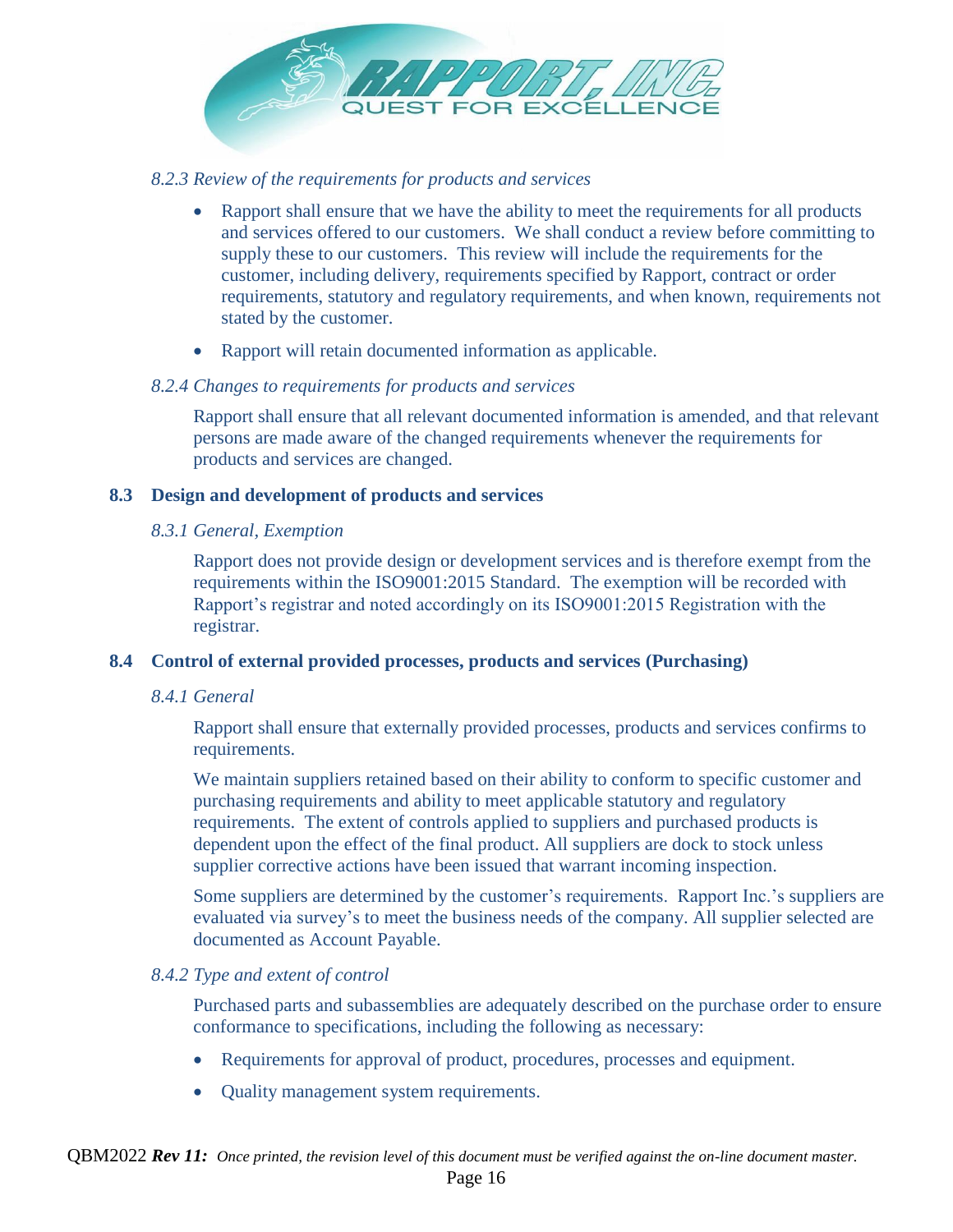

Requirements for qualification of personnel.

All purchasing documents are reviewed for accuracy and completeness before communicating to the supplier.

# <span id="page-16-0"></span>*8.4.3 Information for external providers*

Rapport shall ensure the adequacy of requirements prior to our communication to the external provider and communicate the processes, products and services to be provided, the methods, equipment, release.

Inspection activities have been implemented to ensure that the purchased product meets the specified purchase requirements. Rapport, Inc. or our customers, have the right, through authorized representatives and subject to reasonable notice, to perform a source inspection or otherwise evaluate the product provided by our suppliers on their premises.

#### <span id="page-16-2"></span><span id="page-16-1"></span>**8.5 Production and service provision**

#### *8.5.1 Control of production and service provision*

Our production process plans are established to ensure they are implemented under controlled conditions. These conditions shall include, as applicable:

- The availability of documentation that describes the characteristics of the product to be produced, the services to be provided or the activities to be performed and the results to be achieved.
- The availability and use of suitable monitoring and measuring resources
- The implementation of monitoring and measuring activities at appropriate stages to verify that criteria for control of processes or outputs, and acceptance criteria for products and services have been met
- The use of suitable infrastructure and environment for the operation of processes
- The appointment of competent persons, including any require qualification
- The validation and periodic revalidation of the ability to achieve planned results of the processes for production and service provision, where the resulting output cannot be verified by subsequent monitoring or measurement (where applicable)
- The implementation of actions to prevent human error
- The implementation of release, delivery and post-delivery activities

#### <span id="page-16-3"></span>*8.5.2 Identification and traceability*

Where appropriate, Rapport has identified product by suitable means throughout the product realization process.

A product status is identified throughout the product realization process. Where tractability is required, Rapport, Inc. has established a system to trace specific material, components or equipment.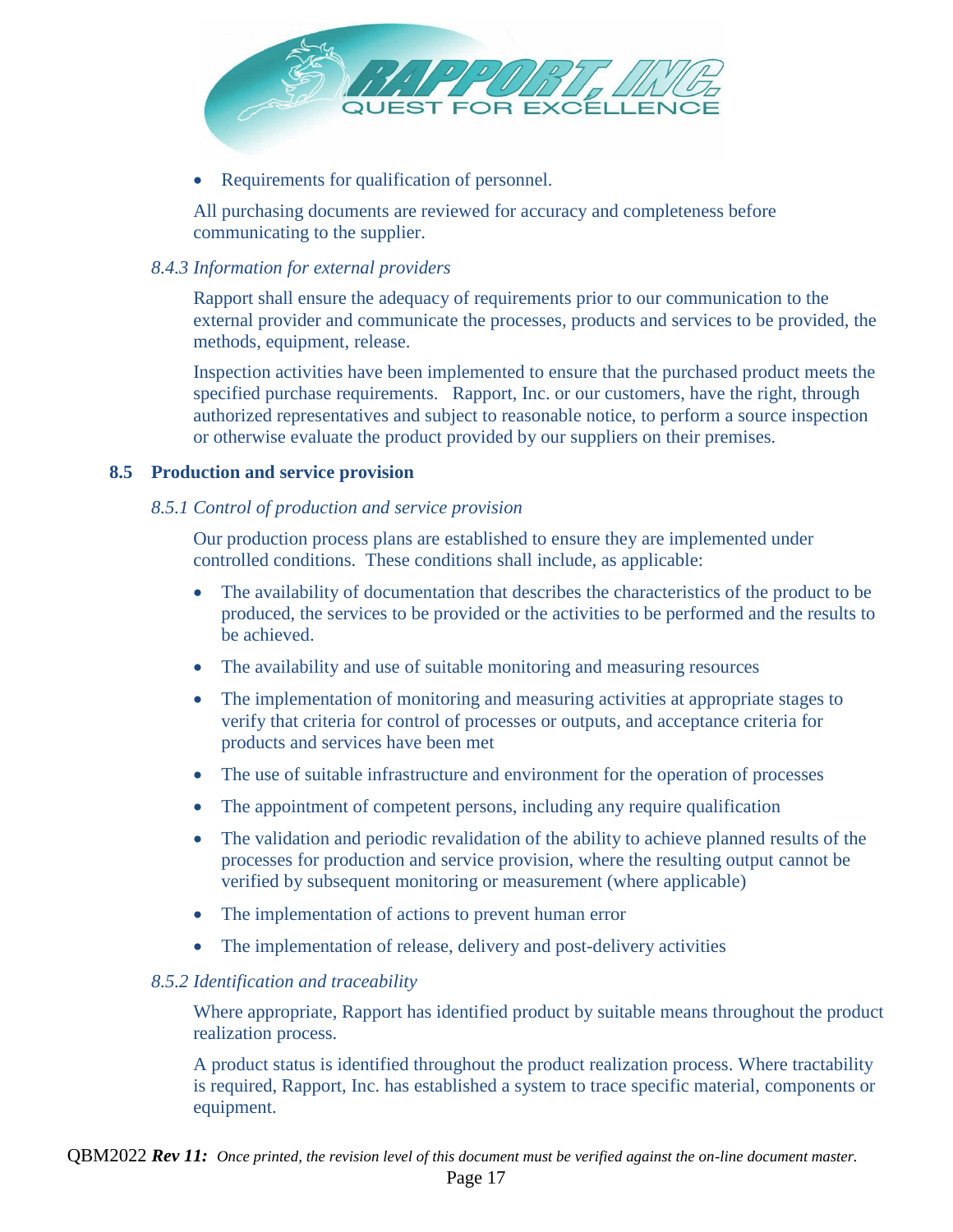

#### <span id="page-17-0"></span>*8.5.3 Property belonging to customers or external providers*

Whenever customer property is provided for use or incorporation into product, Rapport, Inc. exercises care in control of the property. Customer property is identified, and documented to ensure appropriate tractability. Methods of control that are specified by the customer, if applicable, are documented in the customer's contract. In the event that customer property is lost, damaged or otherwise found unsuitable for use, records of the nonconformance are maintained, and the customer is notified.

#### <span id="page-17-1"></span>*8.5.4 Preservation*

Processes are defined and implemented to ensure that products and components are identified, handled, packaged and stored in a manner to maintain conformity to requirements.

#### <span id="page-17-2"></span>*8.5.5 Post-delivery activities*

Rapport meets requirements for post-delivery activities associated with products and services by determining the extent of post-delivery activities that are required. We consider all statutory and regulatory requirements, customer, feedback, customer requirements, along with the nature, use and intended lifetime associated with our products and services. We lastly consider the potential undesired consequences associated with our products and devices.

#### <span id="page-17-3"></span>*8.5.6 Control of changes*

To the extent necessary to ensure continuing conformity with requirements Rapport will review and control changes for products or service provision. We retain documented information describing the results of the review of changes, the person(s) authorizing the change, and any necessary action arising from the review.

#### <span id="page-17-4"></span>**8.6 Release of products**

Rapport implements planned arrangements, at appropriate states to verify that the requirements of products and services have been meet. We retain documented information on the release of our products and services with evidence of conformity and traceability to the person authorizing the release.

#### <span id="page-17-5"></span>**8.7 Control of nonconforming outputs**

We ensure that outputs that do not conform to their requirements are identified and controlled to prevent their unintended use or delivery. Rapport controls nonconforming output in one or more of the following ways:

- Correction
- Segregation, containment
- Informing the customer
- Obtain approval from customer for deviation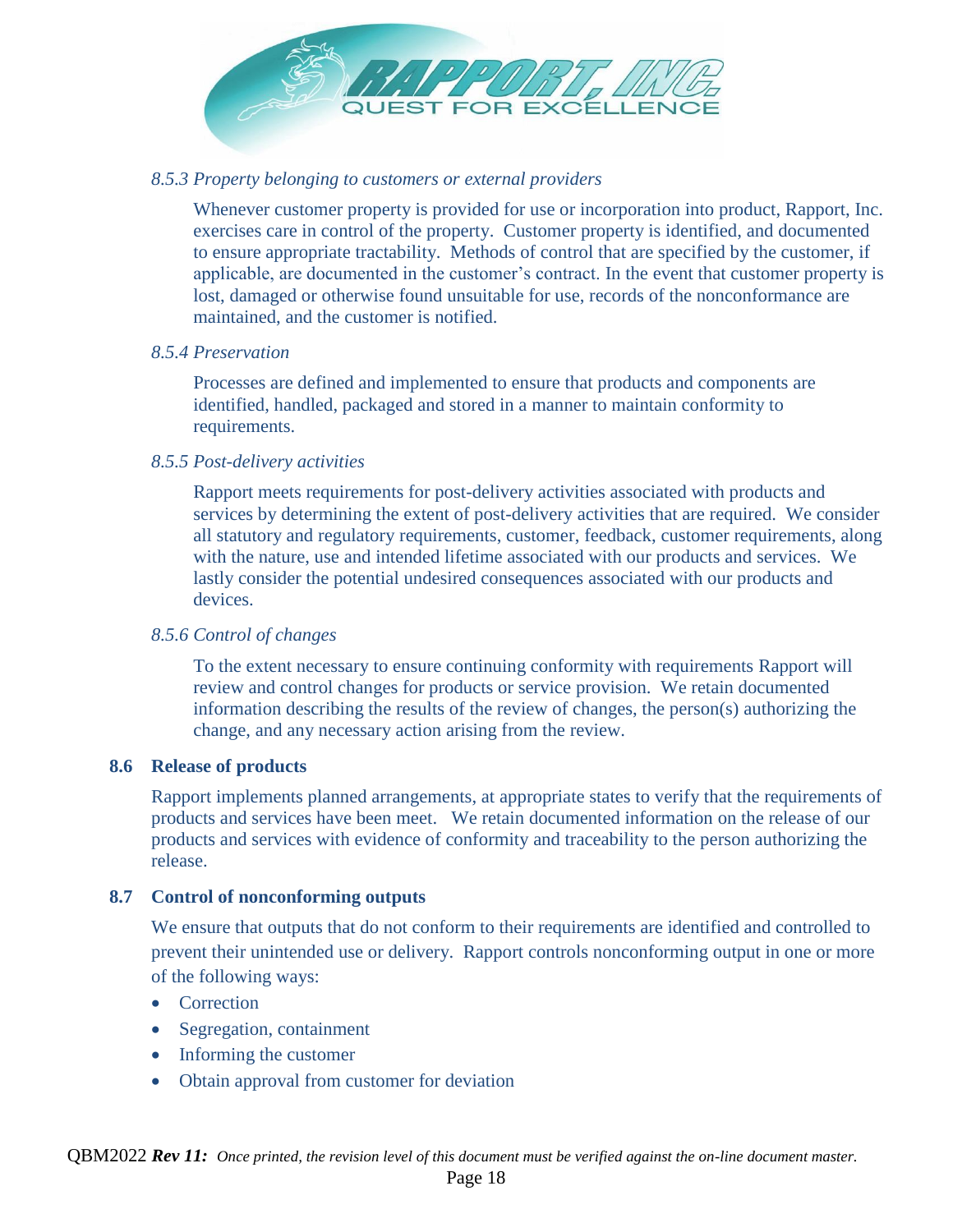

Rapport will retain documented information that describes the nonconformities, actions taken, any deviations and the authority deciding the action of the non-conformity.

#### <span id="page-18-1"></span><span id="page-18-0"></span>**9.0 Performance Evaluation**

#### <span id="page-18-2"></span>**9.1 Monitoring, measurement, analysis and evaluation**

#### *9.1.1 General*

Rapport determines what needs to be monitored and measured. The methods for monitoring, measurement, analysis, and evaluation to ensure valid results will also be determined. This includes when measuring and monitoring needs to be performed, when the results shall be analyzed and evaluation, Rapport maintains appreciate documented information as evidence of the results. We evaluate the performance and effectiveness of the business management system.

#### <span id="page-18-3"></span>*9.1.2 Customer satisfaction*

We monitor our customer's perceptions of the degree to which their needs and expectation have been fulfilled via customer scorecards and customer surveys.

#### <span id="page-18-4"></span>*9.1.3 Analysis and evaluation*

We analyze and evaluate appropriate data and information arising from monitoring and measurement. These results shall be used:

- Conformity to products and services
- The degree of customer satisfaction
- Performance and effectiveness of the quality/business management system
- The performance of external providers
- The need to improve the quality management and business management systems
- The effectiveness of actions taken to address risk and opportunities.

# <span id="page-18-6"></span><span id="page-18-5"></span>**9.2 Internal audits**

#### *9.2.1 Planned Intervals*

Internal Audits are conducted at planned intervals to provide evidence that the quality management system is effectively implemented and maintained and conforms to Rapports requirement for its QMS and the requirements of the ISO 9001:2015 standard.

#### <span id="page-18-7"></span>*9.2.2 Audit Results*

Internal audit results are reported immediately following the audit and as part of management review input. An annual audit schedule is determined, and areas/processes are scheduled for audit, based on their status, importance and past audit results. Audit methods, criteria, scope and frequency are defined in a documented procedure, along with the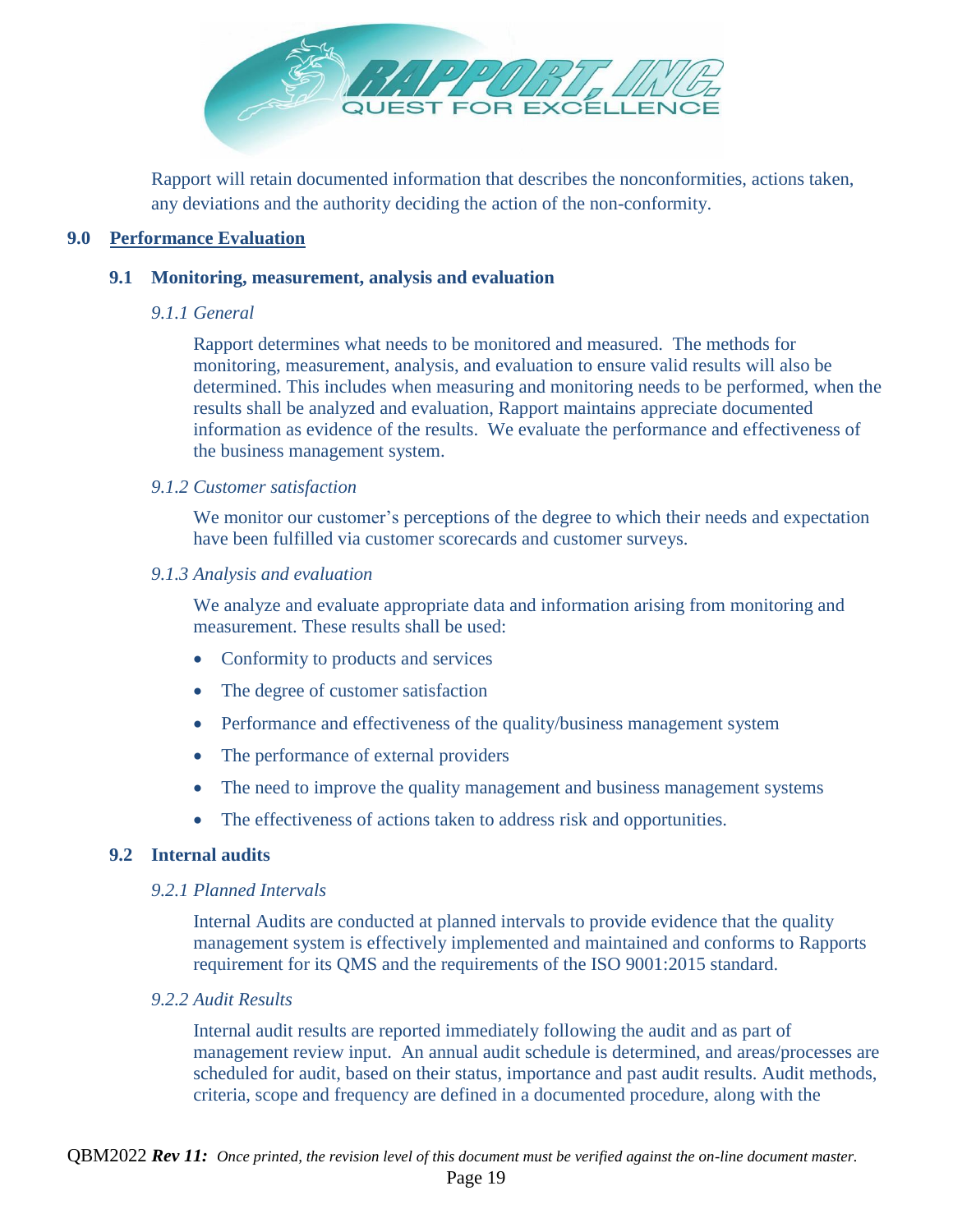

responsibilities and requirements for planning, conducting, reporting results and maintaining audit records. The audit criteria and scope for each audit will also be retained as documented information. Auditors shall not audit their own work. Management is responsible for the area being audited and ensuring that timely actions are taken. Follow-up activities include verification of the actions taken and a report of verification results.

#### <span id="page-19-1"></span><span id="page-19-0"></span>**9.3 Management review**

#### *9.3.1 General*

Rapport Top management will review the quality management system and business management system at planned intervals to ensure we are continuing suitability, adequacy, effectiveness and alignment with the strategic direction of Rapport and its interested parties. This will be conducted at least on annual bases.

#### <span id="page-19-2"></span>*9.3.2 Management review inputs*

At a minimum, the following information is reviewed during the management review:

- Results of all customer and internal audits.
- Customer feedback / satisfaction.
- Performance to quality objectives.
- Monitoring and Measurements results
- Non-conformities, complaints, and corrective actions.
- Follow-up actions from previous management reviews to ensure that they were implemented effectively and on time.
- Changes that could affect the quality management system.
- Opportunities for improvement.
- The performance of external providers
- The adequacy of resources
- The effectiveness of actions taken to address risks and opportunities.

#### <span id="page-19-3"></span>*9.3.3 Management review outputs*

Minutes from management review meetings are documented, maintained and included any decisions and actions related to:

- Improvement to the effectiveness of the quality management system and its processes.
- Resources needed to meet the business needs of the company.
- Any need for changes in the quality management system or the business management system.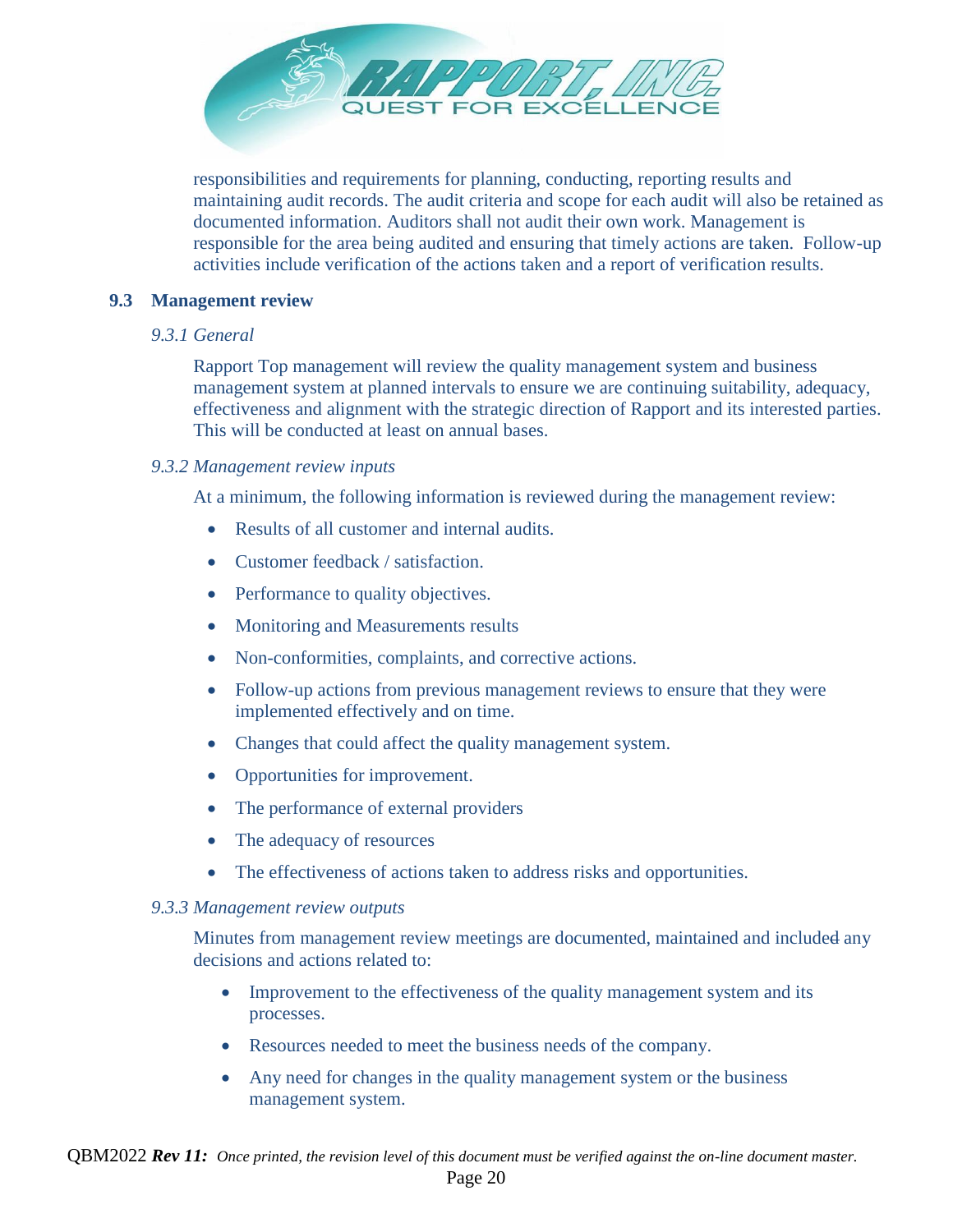

All action items assigned as a result of management reviews are documented and tracked until completion.

#### <span id="page-20-1"></span><span id="page-20-0"></span>**10.0 Improvement**

#### **10.1 General**

Our commitment to continual improvement of the effectiveness of the quality management system is accomplished by:

- Correcting, preventing, or reducing undesired effects.
- Improving the performance and effectiveness of the quality management systems.
- Improving our product and services to meet requirements as well as to address future needs and expectations.

#### <span id="page-20-2"></span>**10.2 Nonconformity and corrective action**

When non-conformity occurs, including any arising from complaints, Rapport will react to the nonconformity and take action to control and correct it or deal with the consequences. A procedure exists that define the process for controlling nonconforming product. The disposition of nonconforming product is handled in accordance with this procedure, and may include any of the following options:

- Action can be taken to eliminate the nonconformity by repairing or reworking the product. This is done in accordance with applicable standards and is subject to re-verification, to demonstrate conformity to the original criteria.
- May be "use as is" and released under concession, with authorization from the appropriate management personnel, or the customer, if applicable.
- The nonconforming product is removed from use, and either scrapped or returned to the original supplier if applicable.

Records of nonconforming material, including actions taken, are maintained and reviewed as part of the continual improvement process. This information shows the nature of the non-conformance and action taken, along with the results.

#### <span id="page-20-3"></span>**10.3 Continuous Improvement**

Rapport shall continually improve the suitability, adequacy, and effectiveness of the quality management system and the business management system.